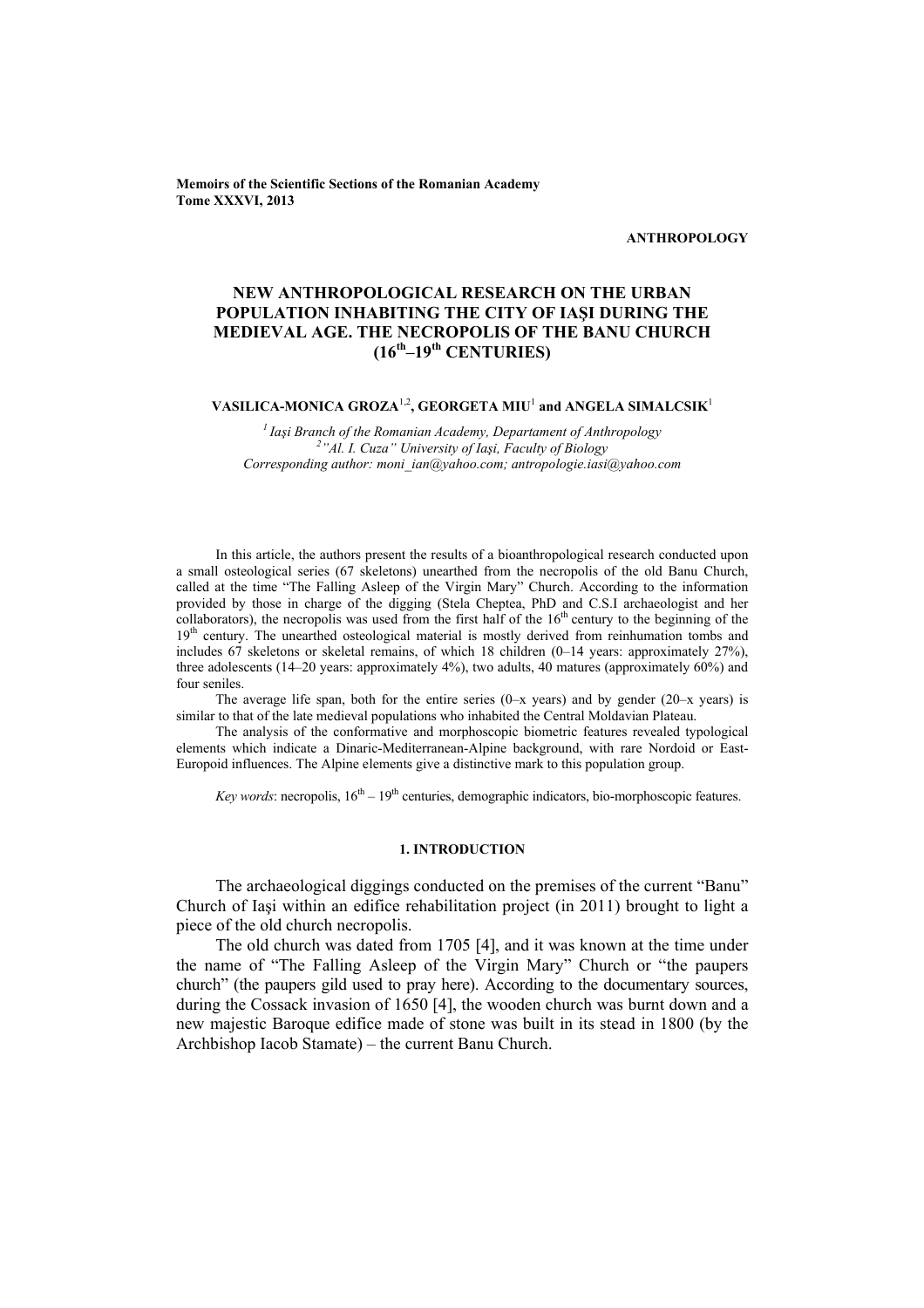According to the affirmations made by the author of the archaeological diggings, Mrs. Stela Cheptea, PhD (managing director of the Centre for European History and Civilization within the Iasi Branch of the Romanian Academy) at the site of the Banu Church, the altar table of the old church was discovered in the current church porch, which shows that the old church was located rather in the direction of the Yellow Ravine, whereas the current church was built more towards the Lăpuşneanu street (the old Serbian Alley).

As regards the dating of the necropolis, although the archaeological research isn't finished yet, the authors of the diggings (Stela Cheptea, PhD and her collaborators) set it between the first half of the  $16<sup>th</sup>$  century and the beginning of the  $19<sup>th</sup>$  century, using as dating materials the coins discovered in some of the tombs (the oldest coin was dated from 1550, whereas the most recent was from 1810).

A feature which defines this necropolis is the reinhumation, since there are two sets of tombs.

The bones discovered in the area corresponding to the interior of the current Banu Church and ascribed to the church-goers from the "pauper suburb" were entrusted to the Department of Anthropological Research for a study concerning the morpho-biological structure of a segment of the urban population inhabiting the city of Iasi at that time

### **2. MATERIALS AND METHOD**

The unearthed osteological material we used in the study derives from both numbered and unnumbered tombs; most of the skeletons (based on inventory) probably belonged to reinhumation tombs.

The preliminary osteological material preparation for the anthropological study required considerable effort and attention in the skeleton or skeletal remains separation, due to bone intermixture in the tombs, missing bone fragments and precarious state of preservation.

We identified the skeletal remains of 67 subjects; as we previously mentioned, a fraction of these remains were discovered in numbered tombs (18 tombs, most of them individual), but the greatest part come from reinhumation tombs.

The osteological series, as previously stated, includes 67 skeletons, of which 18 children (0–14 years), three adolescents (two males and a female), two adults (males), 40 matures (22 males and 18 females) and only four seniles (three males and a female). The actual study of each skeleton was preceded by a process of skeleton washing and dirt removal, then the bone fragments were marked and reconditioned. The following step was the determination of the gender and of the age at death, using to that effect a set of morphoscopic and dimensional features.

For the sex determination we analyzed the common shape of the pelvis, the sacrum degree of curving, the greater sciatic notch degree of opening, the robustness of the long bones, as well as the forehead shape and degree of inclination, the mandible robustness, the teeth shape and size.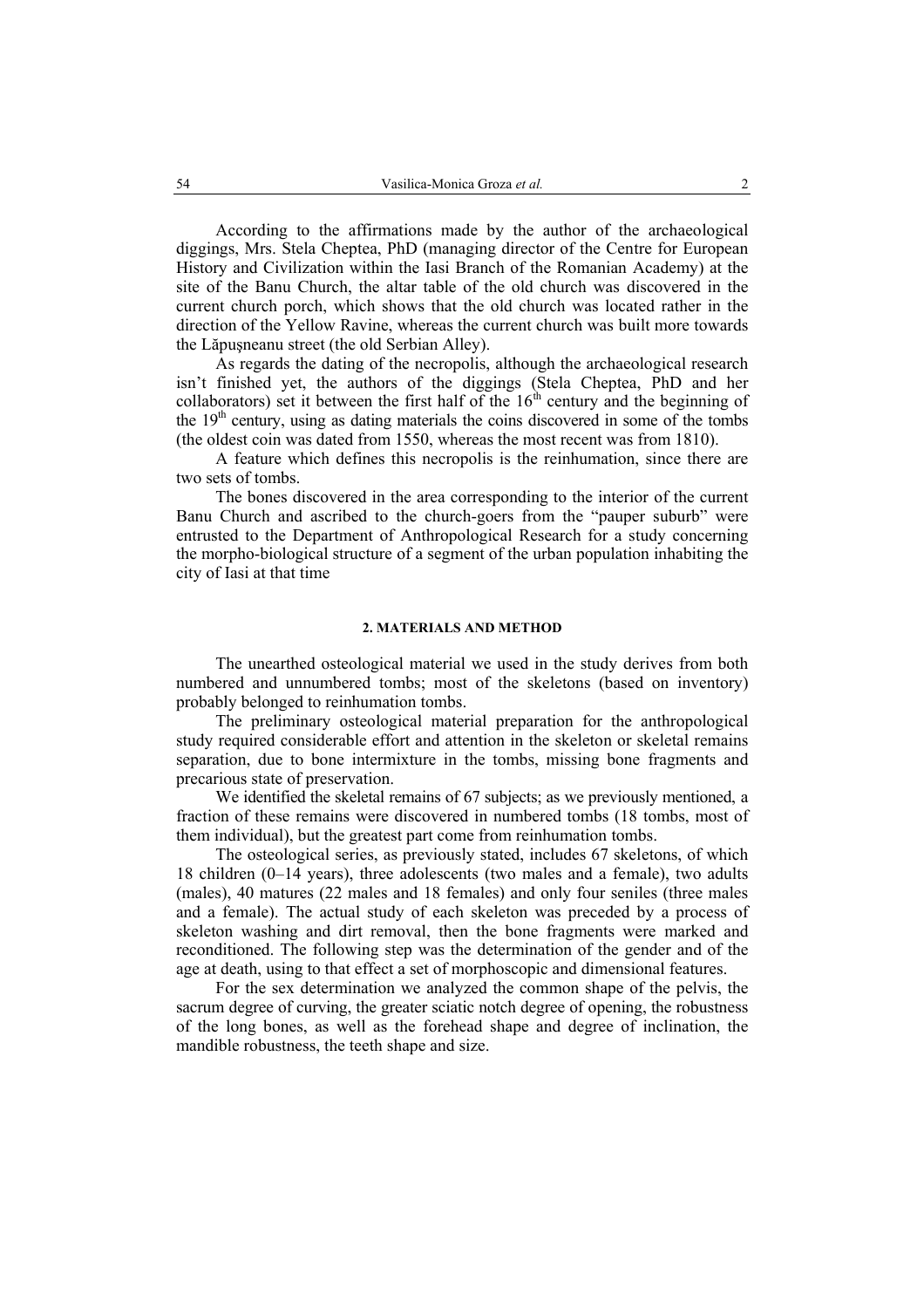In the determination of age at death, we used the criteria recommended by the classic methodology, depending on the different stages of growth (children 0–14 years, adolescents, adults, matures and seniles). In the case of children and adolescents, we took into account: the eruption of the temporary and permanent teeth, the tooth buds stage of development, the long bones epiphyses welding with the associate diaphyses, etc.

Thus, the determination of age at death in the case of subjects under 20 years (children – *infans I, infans II* and adolescents – *juvenis*) was based on the methodology suggested by Fazekas and Kosa, Schaefer and collaborators, Ubelaker [10, 15, 19].

In the case of subjects over 20 years (20-x years), the features we analyzed in the postcranial segment were: the facies symphysialis and the sacro-iliac surface transformation degree, the changes in the spongial tissue from the humeral and femoral epiphyses, certain involution phenomena which can be seen in the skeleton, as well as the presence of specific pathological processes which can appear with age. In the cranial segment, we studied the cranial sutures level of obliteration and the tooth abrasion. The determination of the gender and of the age at death for the subjects over 20 years was based on the methods and technics recommended by Brothwell, Mays, Walrath and collaborators [7, 13, 20].

The anthropometric and conformity study of each skeleton was conducted according to the classical methods recommended by Martin and Saller [12] and for the evaluation and classification of the absolute and relative values we used the dimorphic scales provided by the authors Alexeev and Debetz [2].

The individual stature was determined in the first place using the methods suggested by Bach, Breitinger, Manouvrier, Trotter and Gleser [3, 6, 11, 17] and afterwards we calculated an arithmetic mean of the values obtained using the three methods.

In the typological characterization we used the methods and scales of Eickstedt [9].

After establishing the sex and age for each skeleton, we proceeded to the demographical analysis of the population represented by the 67 skeletons, studying the mortality rates by age and by sex and the average lifespan estimated by calculating the life expectancy both at birth  $(0-x$  years) and at the age of 20 years  $(20-x \text{ years})$ .

The average life expectancy at birth, associated with the average lifespan, is the most accurate evaluation of the mortality level and it represents the average number of years a person is expected to live from the moment of birth to the age limit [18].

The life expectancy at birth was determined using the mortality tables [1]. Based on the mortality by age and by sex, these tables represent significant demographic models in the evaluation of the probabilities of death (qx) or survival (lx). The mortality table features the life history of a population, which usually begins at birth and ends with the extinction of the last exponent [7].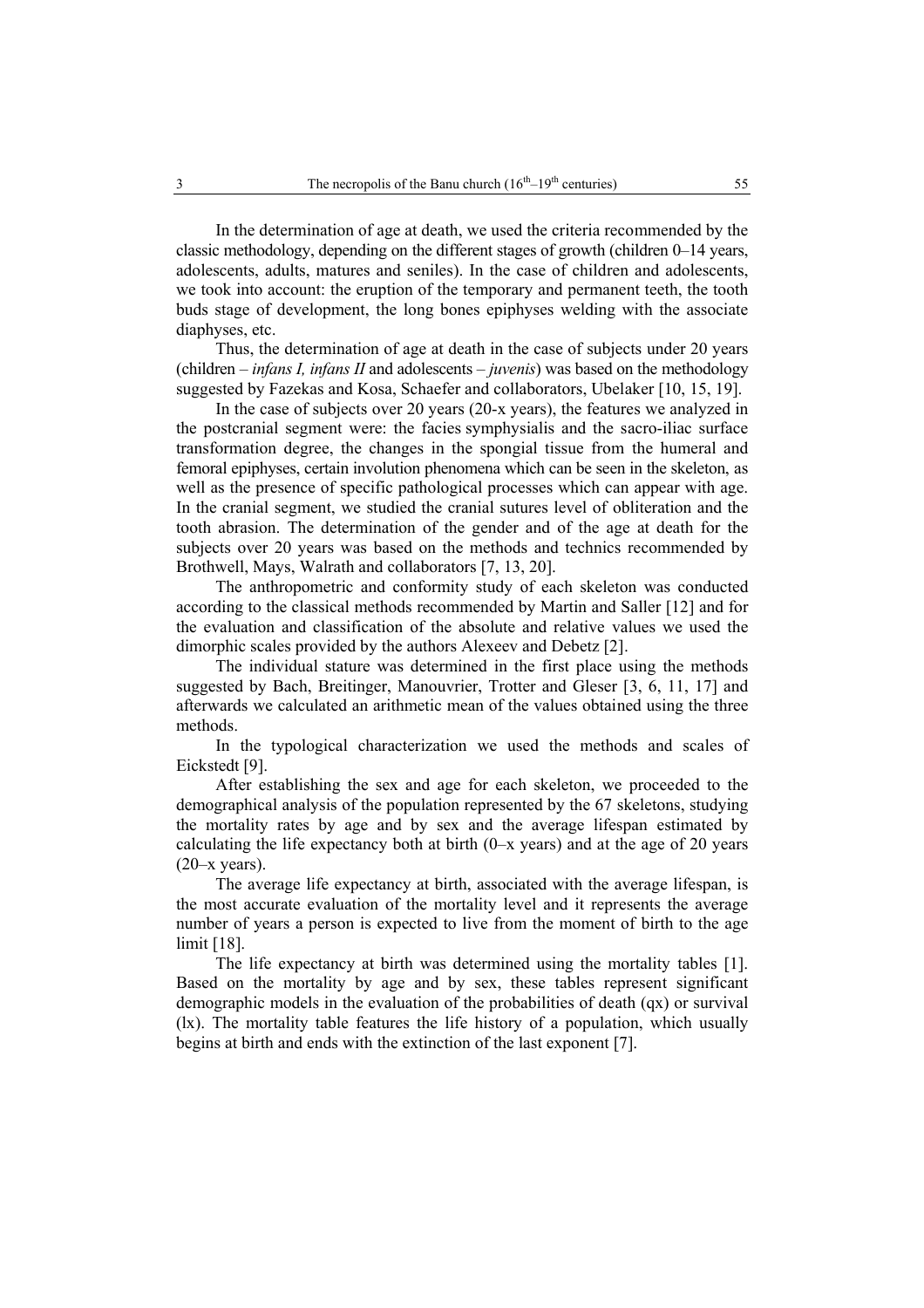The mortality tables include several mathematical indices associated with the number of deaths grouped by specific age intervals (half decades), based on which we established in the end the life expectancy for the entire population  $(0-x \text{ years})$ and for the adult population (20–x years):

 $-$ % dx = the number of deceased subjects, by age intervals, and the associated percentage;

 $-1x$  = the number of survivors;

 $-$  qx = the death probability

 $-Lx$ ,  $Tx = mathematical calculations based on the previous indices;$ 

 $-e<sup>o</sup>x$  = the life expectancy

The lx survival rate, established for each age group, is defined as the probability that an individual from the intended group will be still alive at the beginning of the age group [8].

### **3. RESULTS AND DISCUSSIONS**

### 3.1. DEMOGRAPHIC STRUCTURE

The number of skeletons identified after extremely elaborate operations of separation and restoration, amounts to 67; we determined their age and sex, with the purpose of making further demographic observations.

Table 1 presents the structure by age and by sex for the skeletons discovered on the premises of the Banu Church (2011) pursuant to the edifice reinforcement and rehabilitation works.

| <b>Sex</b>         | Male |       | Female |                          | Indeterminable |                          | <b>Total</b>   |       |
|--------------------|------|-------|--------|--------------------------|----------------|--------------------------|----------------|-------|
| Age (years)        | N    | $\%$  | N      | $\%$                     | N              | $\%$                     | N              | $\%$  |
| Infans I $(0-7)$   |      |       |        |                          | 12             | 17.91                    | 12             | 17.91 |
| Infans II $(7-14)$ |      |       |        | $\overline{\phantom{0}}$ | o              | 8.96                     | 6              | 8.96  |
| Juvenis (14–20)    | ↑    | 3.08  |        | 1.49                     | -              | $\overline{\phantom{0}}$ |                | 4.48  |
| Adultus (20–30)    |      | 2.99  |        |                          |                |                          |                | 2.99  |
| Maturus (30–60)    | 22   | 32.84 | 18     | 26.87                    |                |                          | 40             | 59.70 |
| Senilis $(60-x)$   | 3    | 4.48  |        | 1.49                     | -              |                          | $\overline{4}$ | 5.97  |
| Total              | 29   | 43.28 | 20     | 29.85                    | 18             | 26.87                    | 67             | 100   |

*Table 1*  Repartition on sex and age of the skeletons from the necropolis "Banu", Iaşi

Studying the numbers from the above table, we are struck in the first place by the relatively high number of deaths during childhood (0–14 years: 26.87%), which indicates that approximately a quarter of the population died before reaching adolescence. If we add to this the percent of adolescents (14–19 years: 4.48%), we state that over a third of the subjects (31.35%) didn't reach the adult age.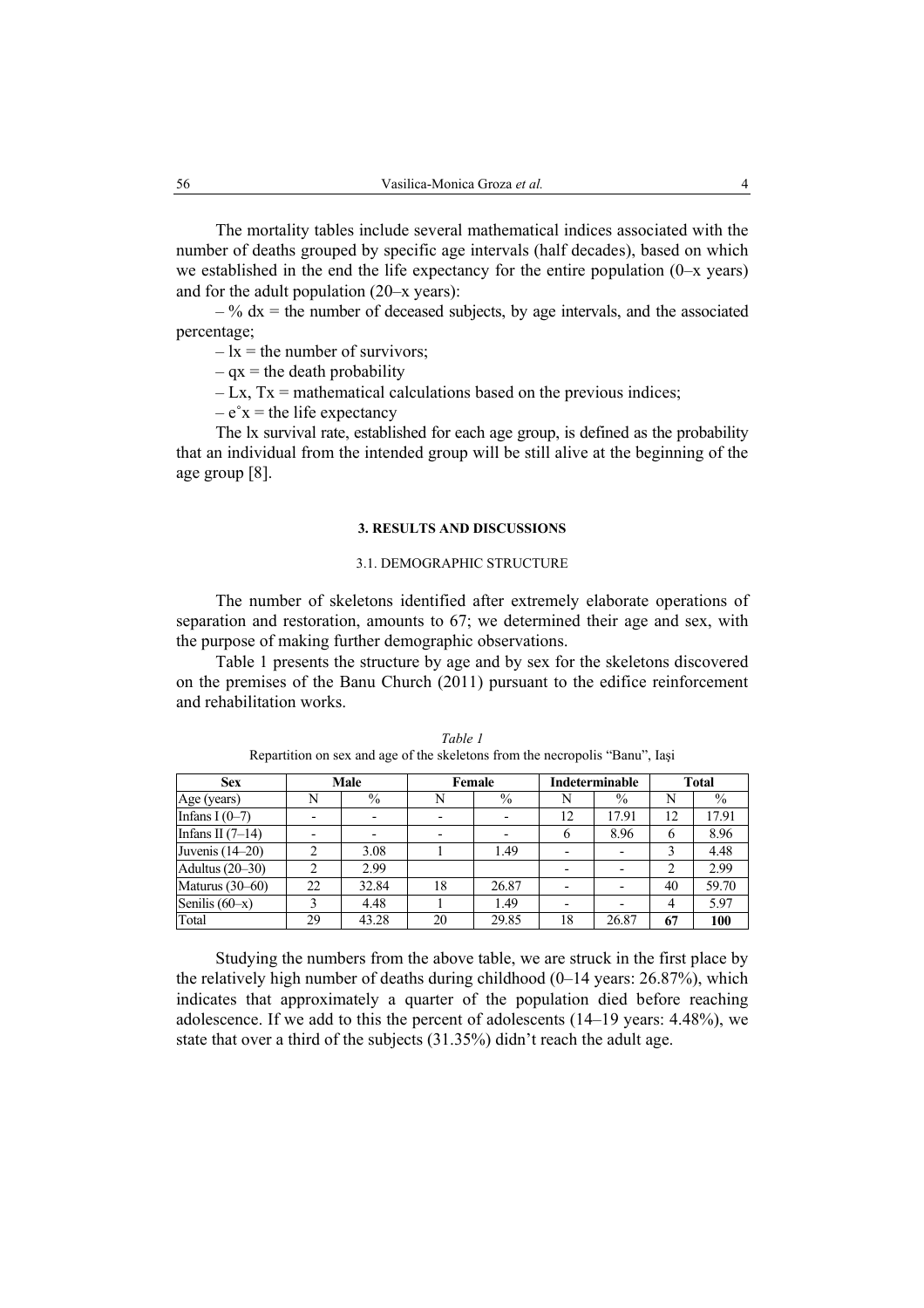The highest mortality can be seen in the age interval 0–7 years (approximately 18%); a half of the children died in the interval 0–1 years (6 out of 12). We can thus conclude that the juvenile mortality decreased with age.

Approximately 60% of the subjects who reached at least adulthood (20–x years, ca. 69%) died in their prime (approximately 33% males and 27% females) and a mere 6% reached the old age (60–x years); only two deaths were recorded in the adult age.

The analysis of mortality by gender revealed a higher mortality rate in the case of males compared to females (29 men compared to 20 women, with a masculinity index of 1,45); this disparity was observed in all the age groups (juvenile, adult, mature and senile) – Table 1, Fig. 1.



Fig. 1. The percentage repartition of the mortality according to the sex of the specimens in the 20–x years old age segment.

Another demographic indicator of interest in the evaluation of the demographic profile for this group of people is the life expectancy at birth (0–x years) and at the age of 20 years, which is important in the longevity evaluation. Hence, the life expectancy at birth, which corresponds to the average lifespan, is 35.63 years; this value drops significantly (with approximately 2 years) up to the age of 25, whereafter it decreases with five years in the half-decade 25–29 years (to 23.83 years) and with approximately four years in the next five half-decades (Table 2).

The life expectancy at 20–x years by gender (Tables 3 and 4) is approximately four years higher in women compared to men (30.39 years compared to 26.76 years), which indicates an average lifespan of 50.39 years in the former and 46.76 years in the latter.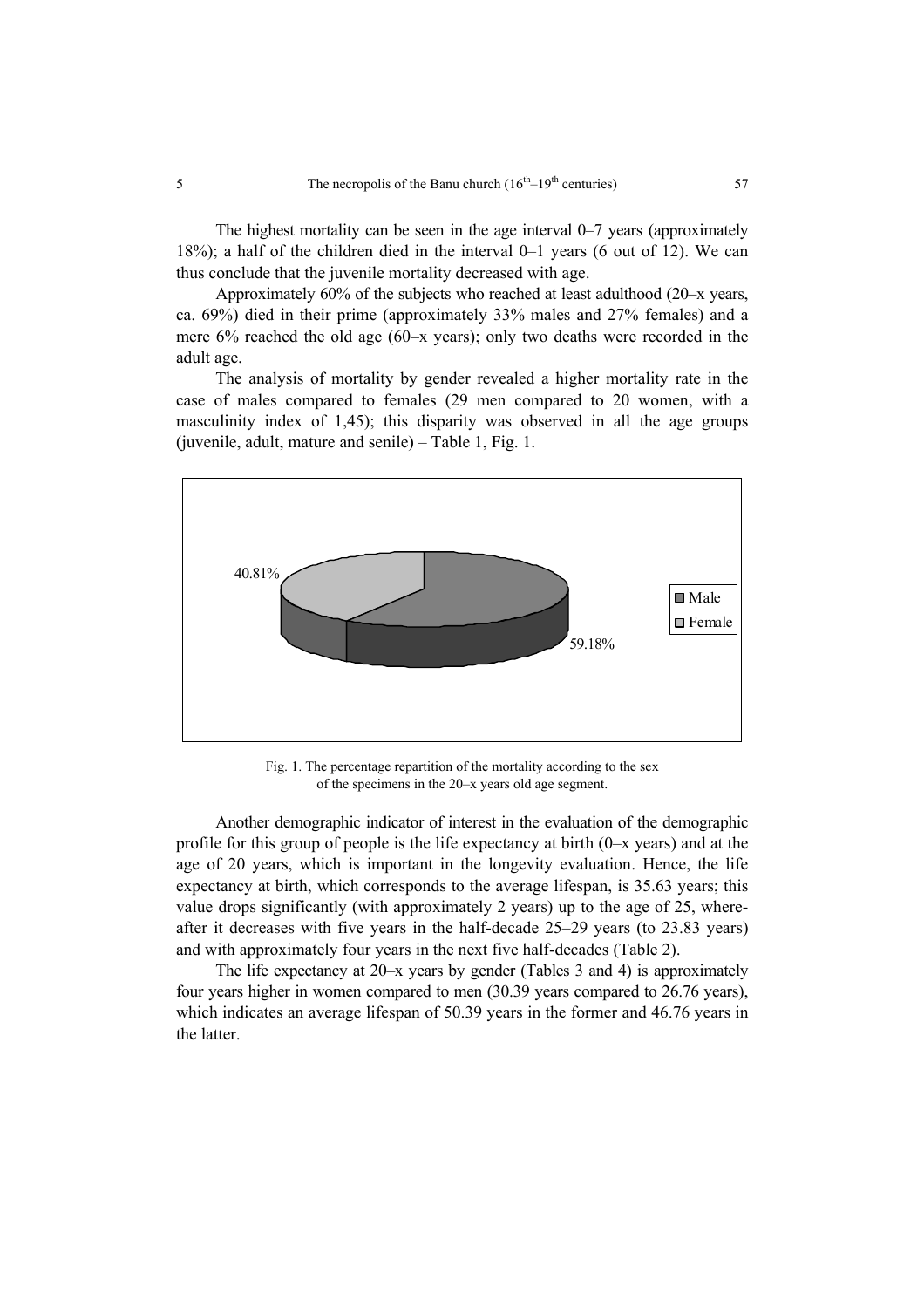| Age class | N(Dx)          | $\%$ (dx) | Survivors (1x) | <b>Probability of</b><br>death (qx) | Life<br>expectancy<br>$(e^0x)$ |
|-----------|----------------|-----------|----------------|-------------------------------------|--------------------------------|
| $0 - 4$   | 8              | 11.94     | 100.00         | 0.1194                              | 35.63                          |
| $5 - 9$   | 6              | 8.96      | 88.06          | 0.1017                              | 35.13                          |
| $10 - 14$ | $\overline{4}$ | 5.97      | 79.10          | 0.0755                              | 33.82                          |
| $15 - 19$ | 3              | 4.48      | 73.13          | 0.0612                              | 31.38                          |
| $20 - 24$ |                | 1.49      | 68.66          | 0.0217                              | 28.26                          |
| $25 - 29$ |                | 1.49      | 67.16          | 0.0222                              | 23.83                          |
| $30 - 34$ | 3              | 4.48      | 65.67          | 0.0682                              | 19.32                          |
| $35 - 39$ | 5              | 7.46      | 61.19          | 0.1220                              | 15.55                          |
| $40 - 44$ | 9              | 13.43     | 53.73          | 0.2500                              | 12.36                          |
| $45 - 49$ | 3              | 4.48      | 40.30          | 0.1111                              | 10.65                          |
| $50 - 54$ | 12             | 17.91     | 35.82          | 0.5000                              | 6.67                           |
| $55 - 59$ | 4              | 5.97      | 17.91          | 0.3333                              | 5.83                           |
| $60 - 64$ | 8              | 11.94     | 11.94          | 1.0000                              | 2.50                           |

*Table 2*  Mortality and life expectancy in the population unearthed from the necropolis discovered on the premises of the "Banu" Church of Iaşi (0–x years)

*Table 3*  Mortality and life expectancy in the male series (20–x years)

| Age class | N(Dx) | $\%$ (dx) | <b>Survivors</b><br>(1x) | <b>Probability</b><br>of death $(qx)$ | Lx     | Tx      | Life<br>expectancy<br>$(e^0x)$ |
|-----------|-------|-----------|--------------------------|---------------------------------------|--------|---------|--------------------------------|
| $20 - 24$ |       | 3.70      | 100.00                   | 0.0370                                | 490.74 | 2675.93 | 26.76                          |
| $25 - 29$ |       | 3.70      | 96.30                    | 0.0385                                | 472.22 | 2185.19 | 22.69                          |
| $30 - 34$ |       | 3.70      | 92.59                    | 0.0400                                | 453.70 | 1712.96 | 18.50                          |
| $35 - 39$ | 3     | 11.11     | 88.89                    | 0.1250                                | 416.67 | 1259.26 | 14.17                          |
| $40 - 44$ | 6     | 22.22     | 77.78                    | 0.2857                                | 333.33 | 842.59  | 10.83                          |
| $45 - 49$ | 3     | 11.11     | 55.56                    | 0.2000                                | 250.00 | 509.26  | 9.17                           |
| $50 - 54$ |       | 25.93     | 44.44                    | 0.5833                                | 157.41 | 259.26  | 5.83                           |
| $55 - 59$ | 2     | 7.41      | 18.52                    | 0.4000                                | 74.07  | 101.85  | 5.50                           |
| $60 - 64$ | 3     | 11.11     | 11.11                    | 1.0000                                | 27.78  | 27.78   | 2.50                           |

*Table 4*  Mortality and life expectancy in the female series (20–x years)

| Age class | N(Dx)          | $\%$ (dx) | <b>Survivors</b><br>(1x) | <b>Probability</b><br>of death (qx) | Lx     | Tx      | Life<br>expectancy<br>$(e^0x)$ |
|-----------|----------------|-----------|--------------------------|-------------------------------------|--------|---------|--------------------------------|
| $20 - 24$ | $\theta$       | $\theta$  | 100.00                   | $\Omega$                            | 500.00 | 3039.47 | 30.39                          |
| $25 - 29$ | $\theta$       | $\theta$  | 100.00                   | $\Omega$                            | 500.00 | 2539.47 | 25.39                          |
| $30 - 34$ | $\overline{2}$ | 10.53     | 100.00                   | 0.1053                              | 473.68 | 2039.47 | 20.39                          |
| $35 - 39$ | $\overline{2}$ | 10.53     | 89.47                    | 0.1176                              | 421.05 | 1565.79 | 17.50                          |
| $40 - 44$ | 3              | 15.79     | 78.95                    | 0.2000                              | 355.26 | 1144.74 | 14.50                          |
| $45 - 49$ | $\theta$       | 0.00      | 63.16                    | $\theta$                            | 315.79 | 789.47  | 12.50                          |
| $50 - 54$ | 5              | 26.32     | 63.16                    | 0.4167                              | 250.00 | 473.68  | 7.50                           |
| $55 - 59$ | $\overline{2}$ | 10.53     | 36.84                    | 0.2857                              | 157.89 | 223.68  | 6.07                           |
| $60 - 64$ | 5              | 26.32     | 26.32                    | 1.0000                              | 65.79  | 65.79   | 2.50                           |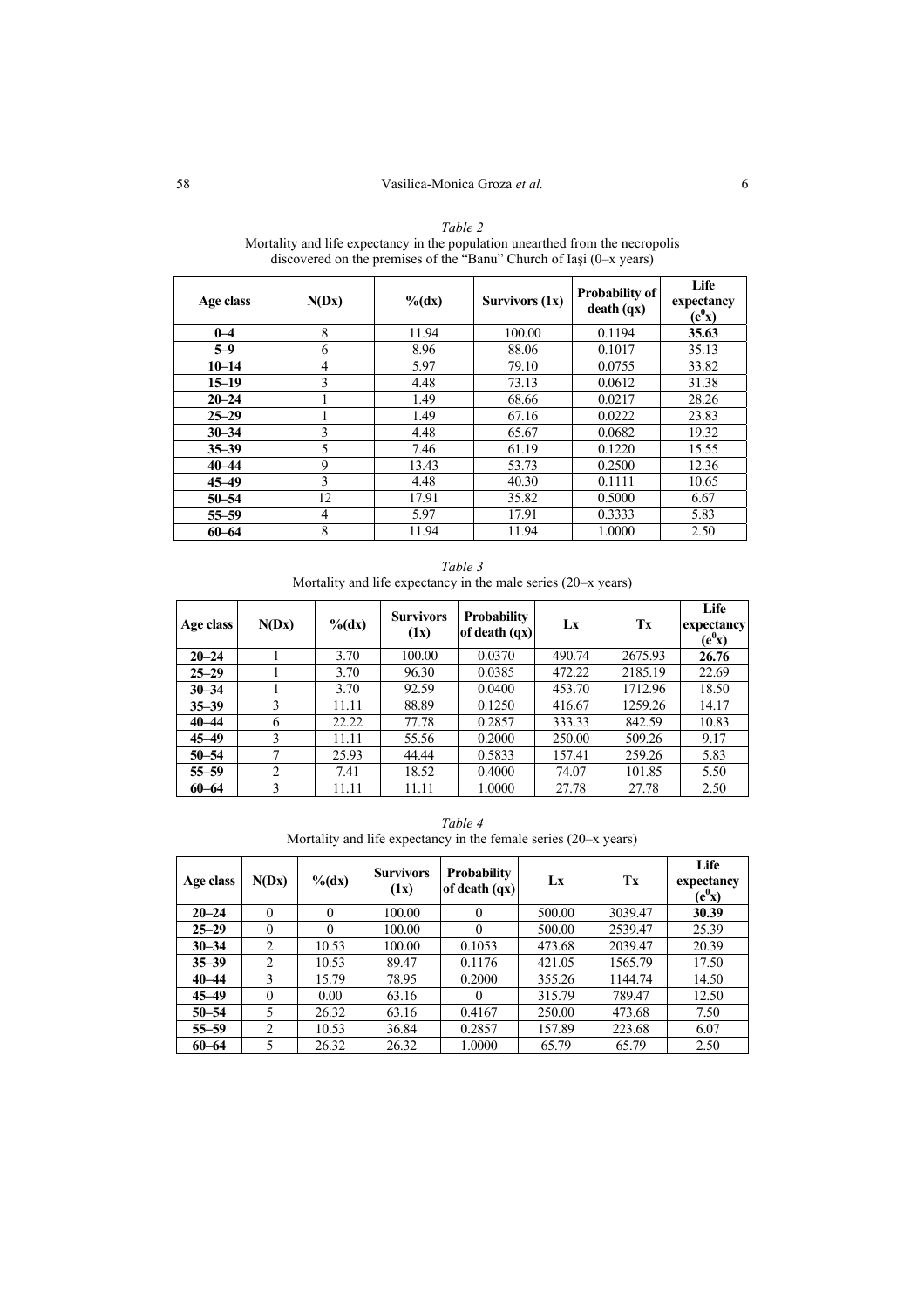The average lifespan of the group of people inhumed in the necropolis of the Banu Church is fairly close to the values pertaining to other series of people who inhabited the city of Iaşi during the Medieval Age; it is 1.6 years higher than the average lifespan of the population inhumed in the necropolis of "Sf. Nicolae – Ciurchi" and approximately one year lower than the average lifespan of the group inhumed on the premises of the Catholic Church (Table 5).

| Banu<br><b>Necropolis</b><br>$(16th-19th$ centuries) |       | "Sf. Nicolae-Ciurchi"<br>$(16th-18th$ centuries) | <b>Catholic Church</b><br>"Sf. Maria"<br>$(15th-19th$ centuries) |  |
|------------------------------------------------------|-------|--------------------------------------------------|------------------------------------------------------------------|--|
| $0-x$ years                                          | 35.63 | 34.06                                            | 36.94                                                            |  |
| Male 20-x years                                      | 46.76 | 43.64                                            | 46.81                                                            |  |
| Female 20-x years                                    | 50.39 | 41 49                                            | 45 94                                                            |  |

*Table 5*  The average lifespan for specific groups of people

## 3.2. ANTHROPOLOGICAL DESCRIPTION

### **a) The neurocranium**

The osteological material on the whole is poorly preserved, since most of the skeletons are represented by more or less exploitable bone pieces in the case of a bio-morphoscopic analysis. From the total of 49 skeletons (29 most probably belonging to males and 20 to females), a more detailed study was based on just five skeletons, three males and two females. We specify that 15 skeletons (six males and nine females) are only represented by the postcranial segment, more or less complete and the skull is missing. Under these circumstances, the anthropological study is quite limited and the results obtained for the few skeletons available are strictly orientative in the anthropological characterization of the group.

Table 6 shows the statistical values of the main craniofacial and stature absolute and relative dimensions.

The neurocranium is, on a par, short (g-op: 167.75 mm) and averagely wide (eu-eu: 140.40) in the male group and averagely long (g-op: 177.50 mm) and narrow (eu-eu: 136.75 mm) in the female group; the cephalic index (8/1) is pronouncedly brachycranic in the former  $(84.90 \text{ u.i.} - \text{at the upper limit of the category})$  and moderately mesocranic in the latter (77.16 u.i.). The cephalic index variability is rather limited, oscillating between mesocranic and ultrabrachycranic (the hyperbrachycranic is absent) in males and dolichocranic and brachycranic (incipient) in females (Fig. 2).

The auricular height of the crania (po-po), stated only in four male skulls, has a mean of 111 mm – which can be described as low, with a limited variability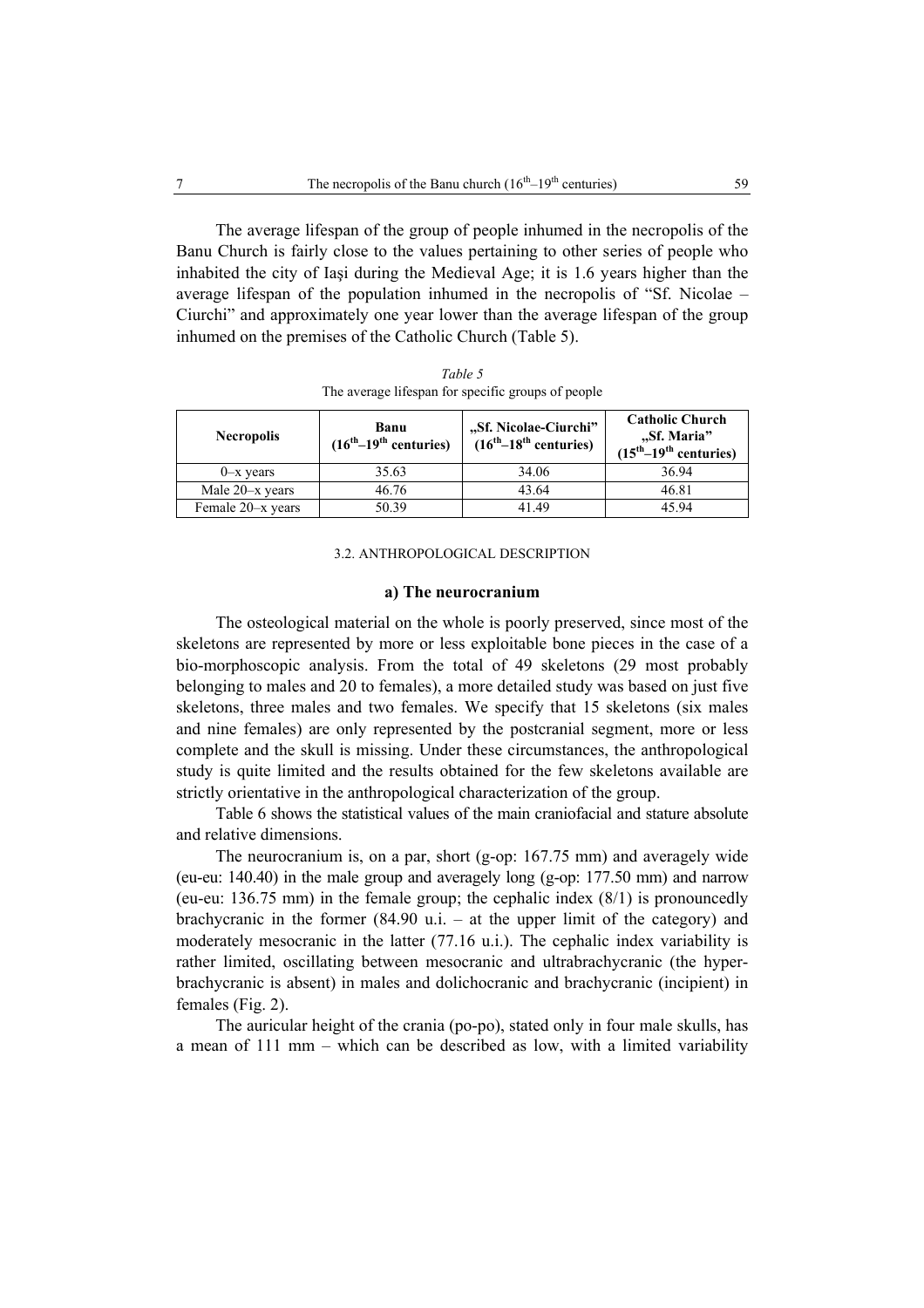between the very low and middle categories. The ratio between the skull height and length, expressed through the porio-bregmatic longitudinal index has a high value on average, indicating a hypsicranic skull (66.86 u.i. – with a slight tendency towards orthocranic); the tall, hypsicranic shapes prevail (approximately 67%), followed by the orthocranic shapes, which are less represented (Fig. 3).

In relation to the width, the skullcap height is  $low -$  tapeino-metriocranic (78.92 u.i.). The main category is tapeinocranic (approximately 75%), ( Fig. 4).

|                      |                               |                | Male   |                   | Female                       |        |                          |  |
|----------------------|-------------------------------|----------------|--------|-------------------|------------------------------|--------|--------------------------|--|
| Martin No.           | Character                     |                | M      | δ                 | N                            | M      | δ                        |  |
| 1                    | $G$ -op                       | $\overline{4}$ | 167.75 | 9.98              | $\overline{2}$               | 177.50 | 6.36                     |  |
| 8                    | Eu-eu                         | 5              | 140.40 | 8.20              | $\overline{2}$               | 136.75 | 6.72                     |  |
| $\overline{9}$       | Ft-ft                         | 9              | 97.72  | 3.48              | $\overline{2}$               | 93.00  | 2.83                     |  |
| 10                   | $Co-co$                       | 6              | 119.92 | 3.56              | $\overline{2}$               | 111.75 | 10.96                    |  |
| 12                   | Ast-ast                       | 5              | 112.60 | 2.51              |                              |        |                          |  |
| 20                   | Po-b                          | $\overline{4}$ | 111.00 | 3.74              | $\qquad \qquad \blacksquare$ |        | $\overline{\phantom{0}}$ |  |
| 45                   | Zy-zy                         | 3              | 135.33 | 11.37             | 1                            | 115.00 | $\overline{a}$           |  |
| 47                   | N-gn                          | 9              | 109.61 | 9.11              | 1                            | 96.00  |                          |  |
| 48                   | $\overline{N}$ -pr            | 12             | 67.38  | 4.76              | $\overline{3}$               | 64.33  | 6.11                     |  |
| 51                   | Mf-ek                         | 13             | 39.27  | 1.91              | $\overline{4}$               | 38.63  | 4.23                     |  |
| $\overline{52}$      | Height of the orbit           | 9              | 35.50  | 2.28              | $\overline{4}$               | 33.63  | 1.60                     |  |
| 54                   | Al-al                         | 10             | 23.15  | 1.36              | 3                            | 23.33  | 1.76                     |  |
| $\overline{55}$      | $N-ns$                        | 11             | 49.09  | 3.63              | $\overline{2}$               | 46.75  | 0.35                     |  |
| 63                   | Enm2-enm2                     | 5              | 37.70  | 2.14              | 1                            | 34.00  |                          |  |
| $\overline{65}$      | Kdl.-kdl.                     | $\overline{7}$ | 115.79 | 6.94              | $\overline{\mathbf{3}}$      | 133.83 | 23.75                    |  |
| 66                   | Go-go                         | 11             | 99.14  | $\overline{5.90}$ | 3                            | 95.33  | 5.13                     |  |
| 68                   | Depth of the mandible         | 11             | 69.45  | 3.95              | $\overline{\mathbf{3}}$      | 68.33  | 3.21                     |  |
| 69(1)                | Height at the g.m. level      | 19             | 30.13  | 3.73              | 6                            | 25.42  | 4.62                     |  |
| 69(3)                | Thickness at the g.m. level   | 19             | 11.39  | 1.17              | 6                            | 10.50  | 0.89                     |  |
| 8/1                  | Cranial index                 | 3              | 84.83  | 9.22              | $\mathfrak{D}$               | 77.16  | 6.55                     |  |
| $\overline{20/1}$    | Porio-bregmatic long. index   | 3              | 66.88  | 6.32              | $\overline{a}$               |        |                          |  |
| 20/8                 | Porio-bregmatic transv. index | $\overline{4}$ | 78.92  | 1.60              | $\overline{\phantom{0}}$     |        | $\overline{\phantom{m}}$ |  |
| 9/10                 | Frontal-transversal index     | 6              | 80.49  | 2.44              | 1                            | 91.35  |                          |  |
| $9/8$                | Frontal-parietal index        | 5              | 68.09  | 3.36              | 1                            | 71,96  | $\overline{\phantom{0}}$ |  |
| 12/8                 | Parietal-occipital index      | $\overline{4}$ | 79.28  | 2.44              | $\overline{a}$               |        |                          |  |
| 47/45                | Total facial index            | $\overline{3}$ | 80.71  | 11.95             |                              |        |                          |  |
| 48/45                | Facial superior index         | 3              | 49.84  | $\overline{8.20}$ | 1                            | 51.30  |                          |  |
| 52/51                | Orbitary index                | 9              | 90.42  | 4.30              | $\overline{4}$               | 87.65  | 7.97                     |  |
| 54/55                | Nasal index                   | 9              | 42.07  | 15.37             | $\overline{c}$               | 51.86  | 1.88                     |  |
| 45/8                 | Cranial-facial transv. index  | 3              | 95.00  | 3.29              | $\overline{\phantom{0}}$     |        |                          |  |
| $\sqrt{69}(3)/69(1)$ | Mandibular robustness index   | 19             | 38.45  | 6.56              | 6                            | 42.15  | 5.99                     |  |
| <b>Stature</b>       |                               |                | 166.19 | 5.58              | 17                           | 157.17 | 5.72                     |  |

*Table 6*  Statistic values of the main, absolute and relative, cephalo-facial and stature dimensions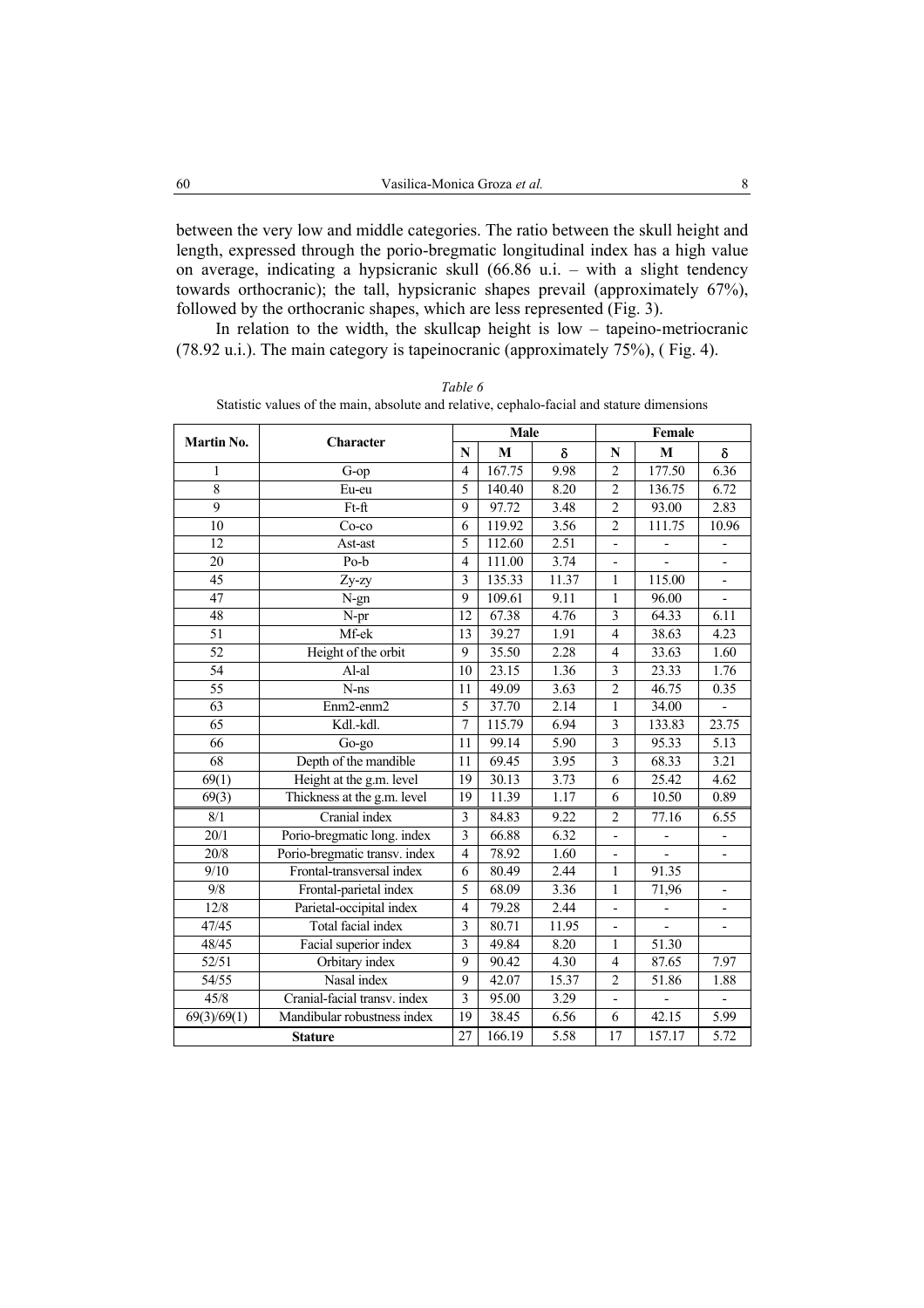

Fig. 2. Cephalic index (8/1).



Fig. 3. Porio-bregmatic longitudinal index (20/1).



Fig. 4. Porio-bregmatic transversal index (20/8).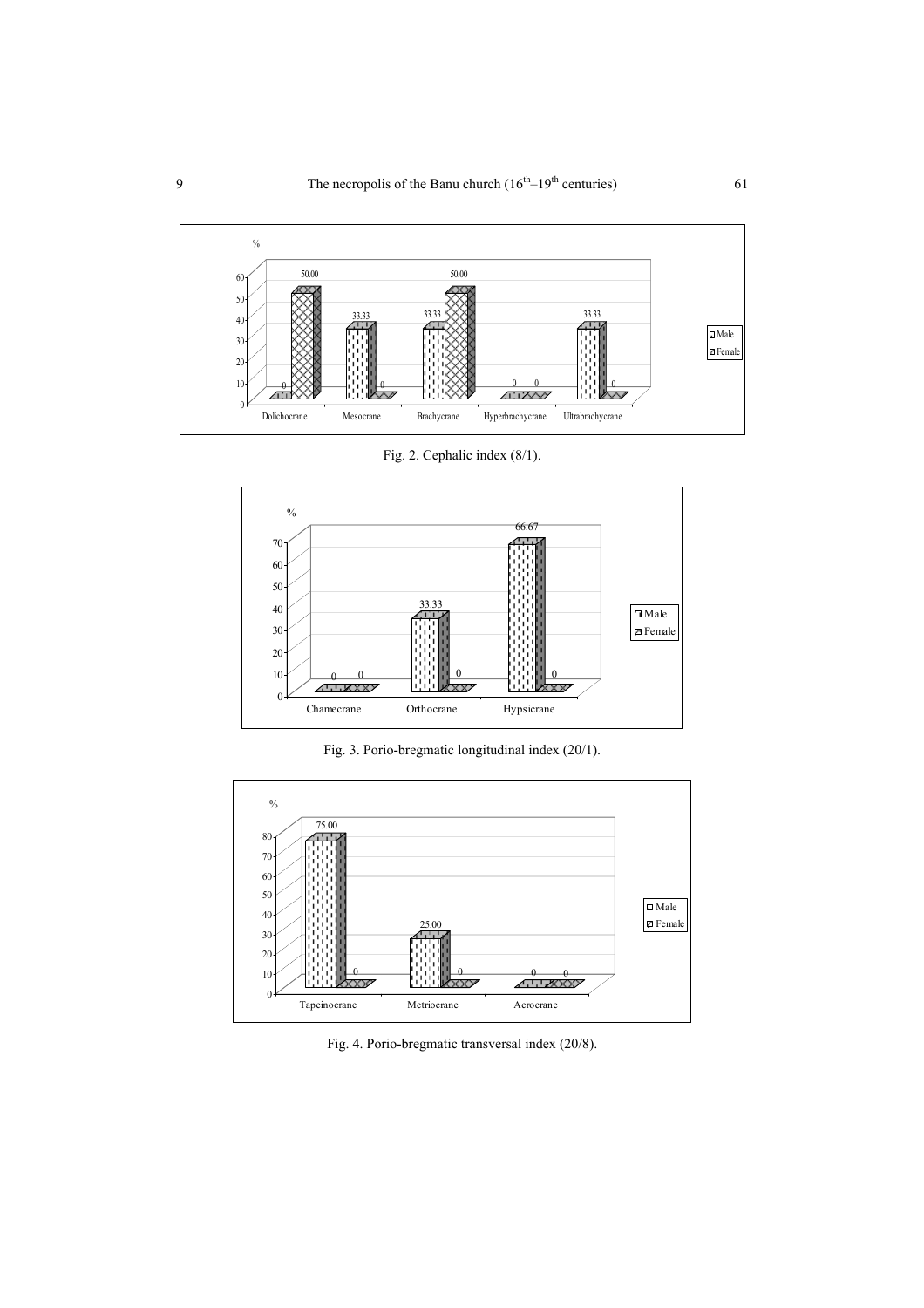The minimal forehead width (ft-ft) is average on a par in both genders (97.72 mm in males and 93.00 mm in females), with a higher variability in males – alternating between the narrow and wide shapes, as opposed to women, where we only encounter medium shapes.

The maximum forehead width (co-co) follows much the same pattern, but the mean values are arranged slightly differently in the average category: at the upper limit we encounter the males (119.92 mm – near to large), whereas the females are situated at the lower limit (111.70 mm).

The frontal transversal index expressing the ratio between the two forehead dimensions is situated in males at the lower limit of the intermediate category, being equally distributed between the intermediate and spherical forehead; this index could be calculated in females based on a single skull and the obtained value is situated at the upper limit of the intermediate category (Fig. 5).



Fig. 5. Frontal transversal index (9/10).

The ratio between the minimal forehead dimension and the neurocranium width, expressed through the fronto-parietal index, records a pronouncedly metriometope mean value in males (68.09 u.i.), indicating an equal distribution of the metriometope and eurymetope categories and an extremely low incidence of the stenometope foreheads (Fig. 6); in the only female skull we could use for a biometric study, the frontal parietal index (ft-ft/eu-eu) indicates a eurymetope forehead (71.96 u.i.).

The average occipital width, stated only in five male skulls, indicates an incipiently wide occipital (112.60 mm); its values fall into the wide (60%) and middle (40%) categories.

The values recorded by the parietal occipital index are on the same lines with the mean dimensional values, being equally divided between the large and mean occipitals; the mean value is situated at the lower limit of the large category (79.28 u.i.), (Fig. 7).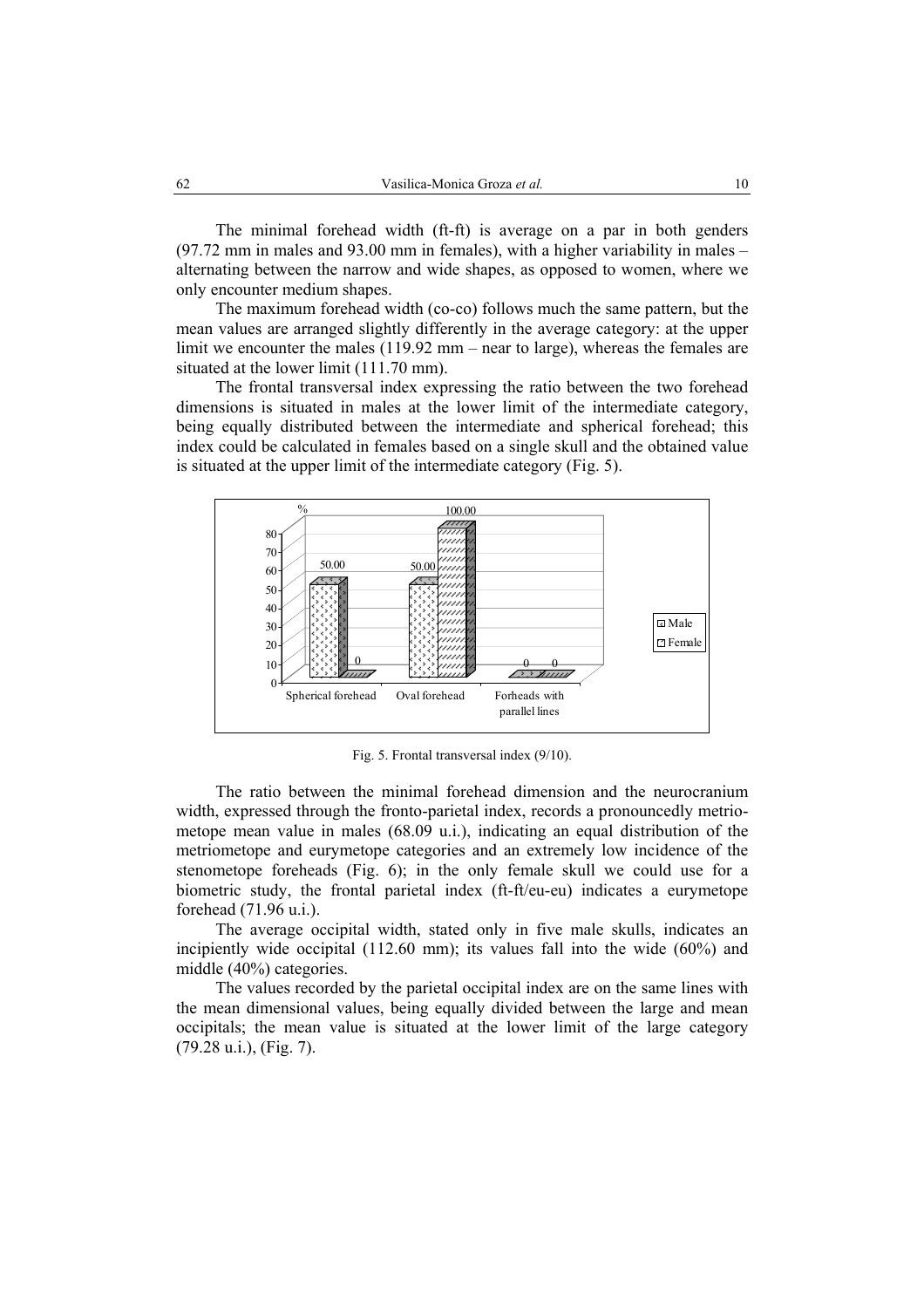

Fig. 6. Frontal-parietal index (9/8).



Fig. 7. Parietal - occipital index (12/8).

When viewed from above (in norma verticalis), the shape of the skull is most frequently ovoid (three male skulls and a female skull) and seldom rhomboid (one female skull). If viewed from behind (in norma occipitalis), the neurocranium is exclusively house-shaped (five male skulls and two female skulls). The bone relief, both frontal and occipital, is faintly outlined in general.

### **b) The facial skull**

Considering the facial skulls precarious state of preservation, as well as the absence of certain fragments which rendered impossible the facial reconstruction, the dimensional values were only partially determined based on the available material; we made the most of the biometric and morphoscopic data which could be used in the anthropological analysis.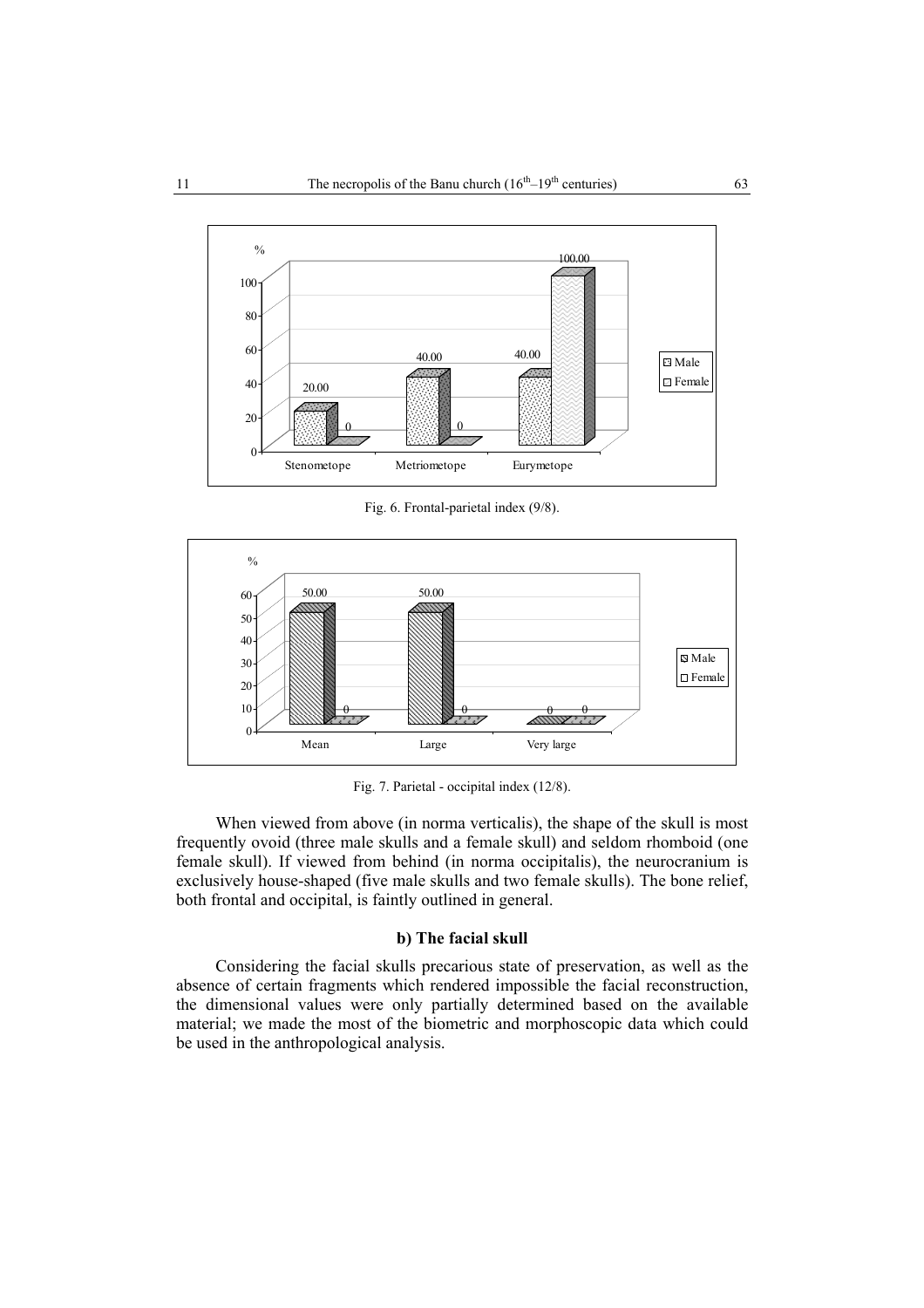Thus, the total face height (n-gn) could be determined for nine male skulls and a female skull. The male mean falls under the low category (109.61 mm) on the dimorphic scale. The greatest majority of the values (approximately 67%) belong in the low and very low categories; the facial height of the only female skull can also be described as low.

The superior facial height (n-pr) which was specified for a slightly bigger number of skulls (12 males and 3 females) also records a low male mean (67.38 mm); as regards the individual variability (where the values range from very low to high), the low shapes are encountered in approximately 58% of the cases, whereas the medium values define a smaller number of skulls (approximately 33%). The female mean is situated at the lower limit of the middle category and the individual size values are divided into three different groups: very low, low and high.

The facial width (zy-zy) stated in four skulls (three males and a female) shows a wider variability, ranging from very narrow (a single female skull) to very wide (a male skull).

The mean value for the three male skulls is average (135.33 mm, bordering on large), whereas the individual value for the female skull appears as very small (115.00 mm).

According to the size values, the total facial indices established based on a few male skulls are mostly included in the low categories – suggesting hypereuryprosopic and euryprosopic faces, with just one case of leptoprosopic face; the average shape is hypereuryprosopic (80.71u.i. – with a tendency towards euryprosopic), (Fig. 8).



Fig. 8. Total facial index (47/45).

The superior facial index for the three male skulls have values pertaining to three different categories – hypereuryene, mesene, leptene; the mean is situated at the upper limit of the euryene category (49.84 u.i.). The female facial index also suggests a low shape; it is, however, slightly higher than the male mean  $(51.30 \text{ u} \cdot \text{m})$ . towards the lower limit of the middle category), (Fig. 9).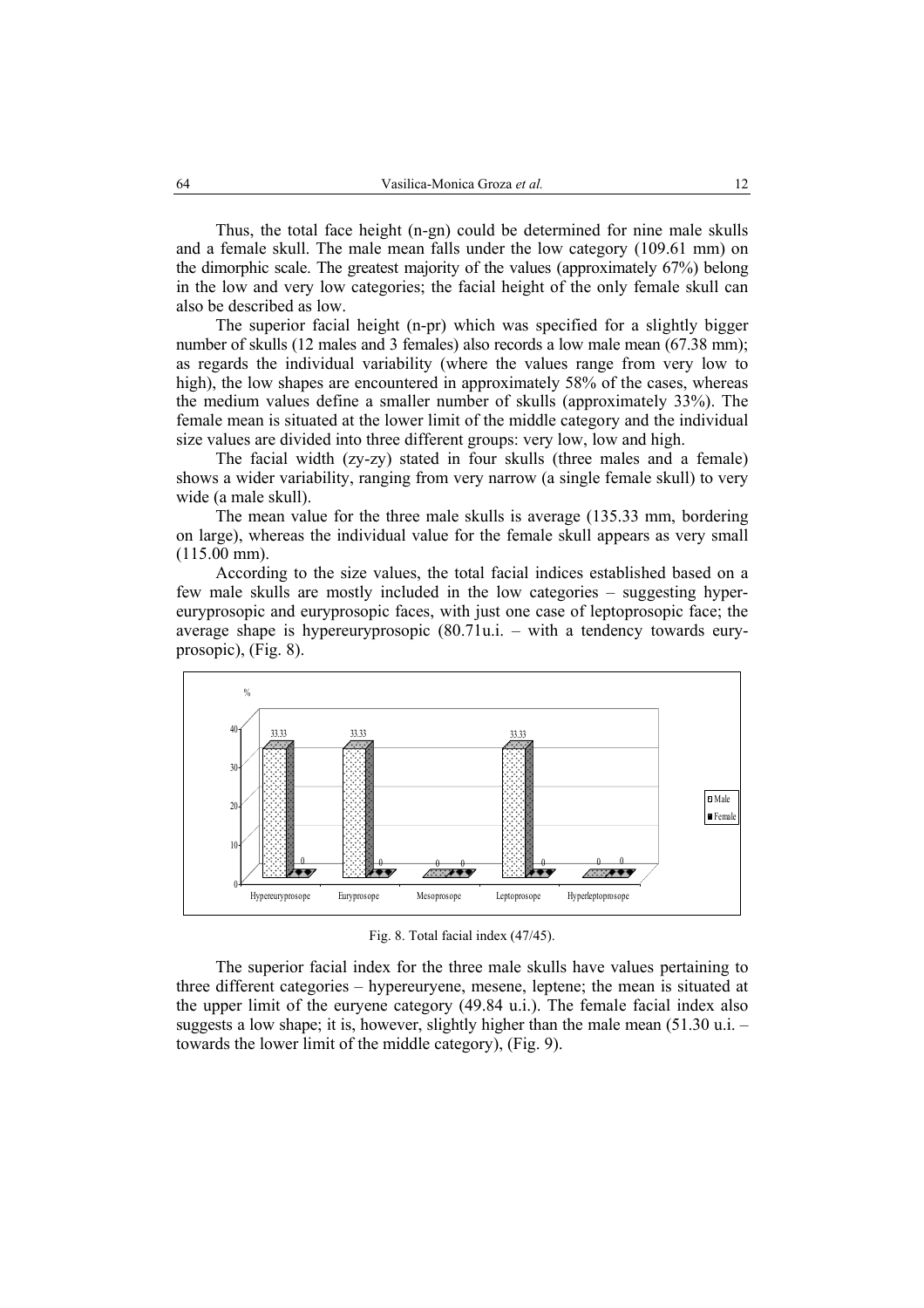

Fig. 9. Superior facial index (48/45).

The orbit height in the male skulls (which amount to nine) ranges form very low to very high, with a mean situated between the middle and tall categories (35.50 mm), which comprise most of the values (44.44%, respectively 33.33%).

The variability is more limited in the female skulls – ranging between low and high values and the mean value is associated with the lower limit of the middle category (33.63 mm).

The mean orbit width (mf-ek) is set at the lower limit of the narrow category (39.27 mm – bordering on very narrow) in men and towards the middle of this category in women (38.63 mm).

Most of the individual values are concentrated in both sexes in the very narrow and narrow categories (approximately 69% in men and 50% in women).

The orbitary index allude to high-hypsiconch orbits on average in both genders, but the female mean is approximately 3 u.i. lower than the male mean, indicating a tendency towards lower orbits. The high-hypsiconch orbital indices prevail in men (approximately 78%), whereas in women they have the same incidence as the medium-mesoconch indices (50%), (Fig. 10).

In the calculation of the nose dimensions, respectively of the nasal index, we mainly used the male skulls, since only two of the female skulls were appropriate for this type of analysis. Thus, in both genders, the nose is averagely short (49.09 mm in men and 46.75 mm in women) and narrow (23.15 mm, respectively 23.33 mm). Most of the individual values can be described as low or very low, both in length (approximately 73% in men and 100% in women) and in breadth (approximately 70% in men); medium sizes are mainly encountered in women (approximately 67%), (Fig. 11).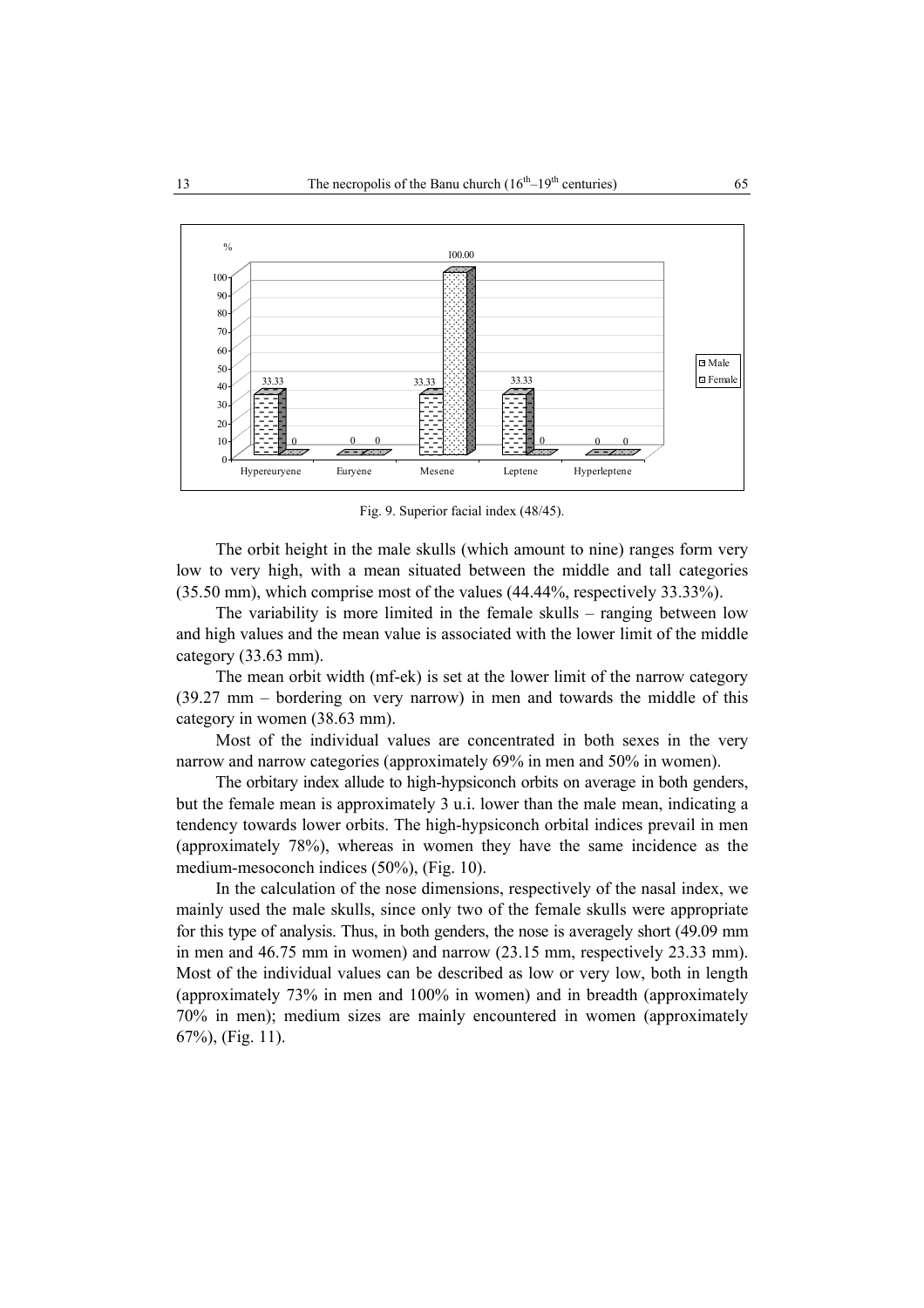

Fig. 10. Orbitary index (52/51).



Fig. 11. Nasal index (54/55).

The nasal index have lower values in the male skulls compared to the female ones and their mean is more pronouncedly leptorrhine (42.07 u.i.) in the former as opposed to the latter, where the nose shows a slight tendency towards broadercamerrhine shapes (mean value = 51,86 u.i.).

The pyriform aperture is anthropine in the majority of cases. The male canine fossae are mostly average (gr. II: approximately 44%) or faintly outlined (gr. I and gr. I–II: approximately 33%) and in few cases deep (gr. III: approximately 22%), whereas in females they are solely faint ((gr. I and gr. I–II: 100%).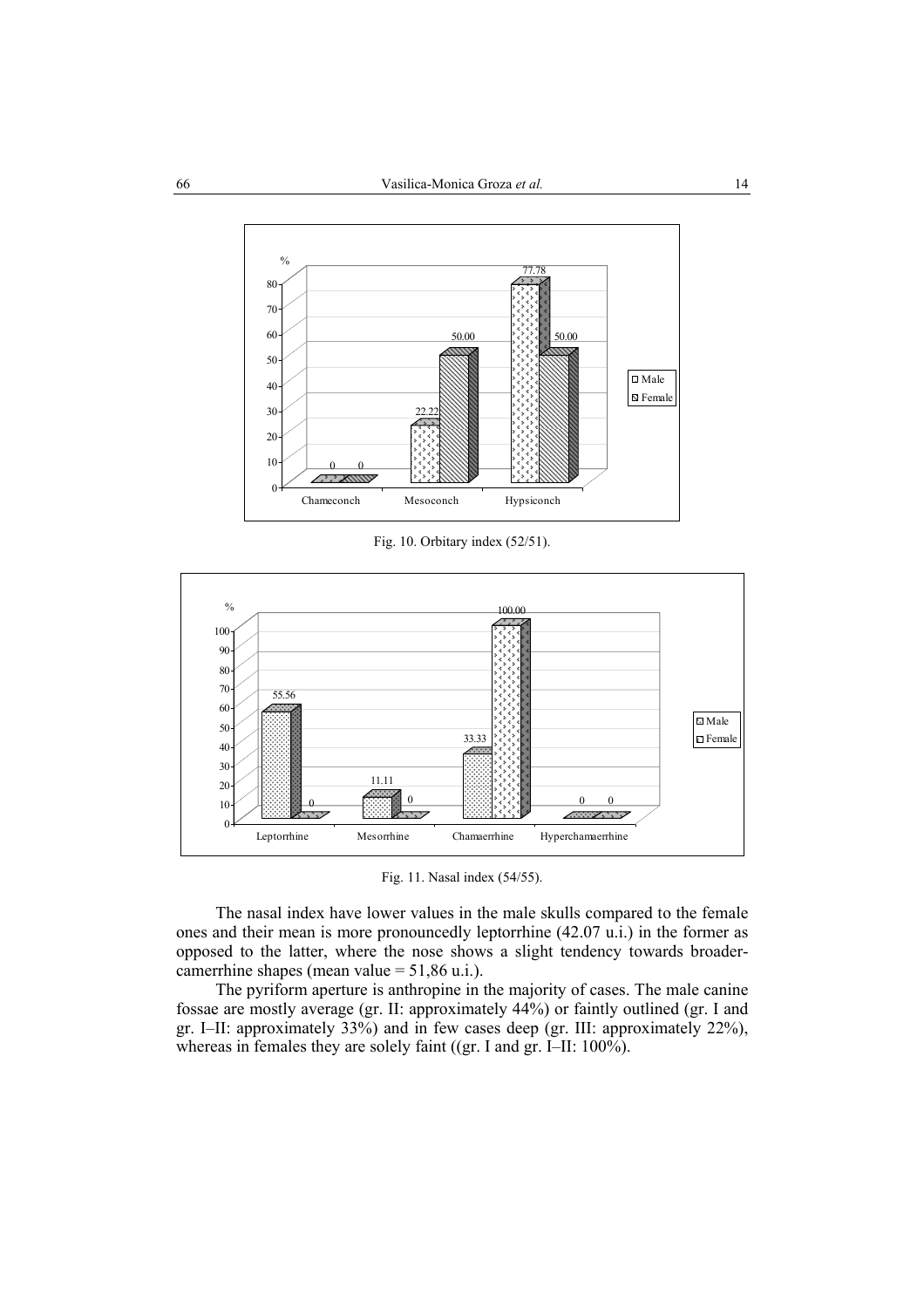The malar bones have a frontal (50%) or intermediate (approximately 36%) arrangement in the male skulls and they are mainly intermediately set in the female skulls (80%).

The mandible appears, on average, slightly more robust in women compared to men, but the mean values of the robusticity index fall under the limits of the same middle category (42.15 u.i. – near the upper limit, respectively 38.45 u.i. – near the lower limit).

The stature was evaluated on a more representative number of cases (Table 6), which might be illustrative of the real values for this biological feature in the analyzed group.

The average stature values indicate sexual differences which are also expressed for that matter by the individual variability. Thus, the mean stature displays lower values in males compared to females; the male mean is set at the upper limit of the middle category (166.19 cm), whereas the female mean belongs in the over-middle category  $(157.17 \text{ cm} - \text{close}$  to the lower limit of the category). The middle category with its two subclasses (over-middle and under-middle) concentrates a higher number of male cases as opposed to females (approximately 61% compared to 35%), whereas the tall statures are better illustrated in women (approximately 53% compared to 29%). The short statures have a low incidence and they are equally encountered in both genders (approximately  $11\%$  – Fig. 12).



Fig. 12. Stature.

## **Typological features**

Considering that most skeletons are incomplete and represented whether by the neurocranium or by the facial skeleton or just by the postcranial region, the typological diagnosis of each skeleton was determined by the bio-morphological data available.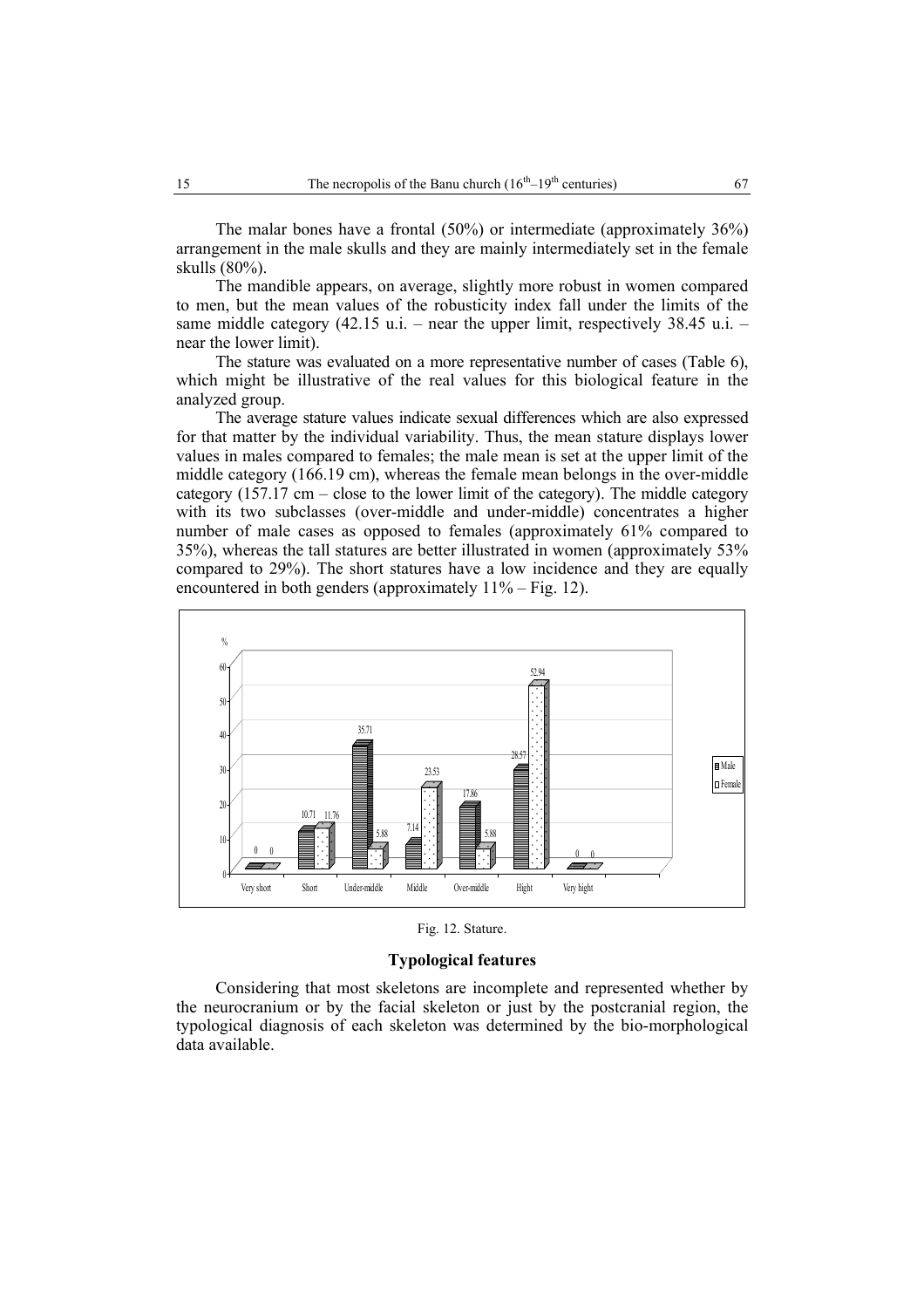The study conducted upon the various dimensional features emphasizes an individual typological variability, where the Dinaric, Mediterranoid, Alpinoid and occasionally Nordoid or East-Europoid features are encountered in different proportions, defining a certain anthropological type (Dinaric-Mediterranoid, Dinaric-Alpine, Alpinoid, Alpino-Mediterranoid, etc.). Taking into account the weight of the various elements, we can talk about a Dinaric-Mediterranoid-Alpinoid background, in which the Alpinoid element seems to be much better outlined compared to other synchronous series that we analyzed – Ciurchi [16]; Siret [5]; Răchiteni [14].

These Alpinoid elements appear well represented even in the male skeletons; in most of the cases, they are associated with Dinaric features.

The Mediterranoid features are also fairly well represented even in male skeletons.

#### **4. CONCLUSIONS**

Despite the fact that the study material represents just a fragment of the population inhumed in the Banu Church necropolis, the anthropological study of the skeletons which were more or less complete (skulls lacking the facial massif and cranial pieces or just long bones) will produce important information regarding the anthropological structure which defines a segment of the population inhabiting the city of Iasi during the Medieval Period.

The demographic analysis conducted upon the 67 skeletons indicates relatively high rates of child mortality (0–14 years: approximately 27%), a maximal death rate of the matures (30-60 years: approximately 60%) and a low death rate for the subjects over the age of 60 years. If we consider the mortality by gender, we can see higher rates in the case of men compared to women (43.28%, respectively 29.85%).

The average lifespan (35.60 years) is fairly close to the values defining the late medieval populations studied; analyzed by gender, women seem to live longer than men, as their average lifespan is approximately four years higher (50.40 years as opposed to 46.70 years).

As regards the biomorphological aspect, this series is defined by short and averagely broad skullcaps, which indicate a pronouncedly brachycranic skull in the case of males, whereas women are defined by averagely long and narrow (mesocranic) skullcaps.

Considering the neurocranium height, the male skulls appear short by metric value, but tall – hypsicranic in relation to the skullcap length (approximately 67%); they are lower in relation to the breadth -tapeino-metriocranic (by the mean value); the tapeinocranic shapes prevail.

The forehead is, on average, metriometope and intermediate in males and intermediate-eurymetope in females.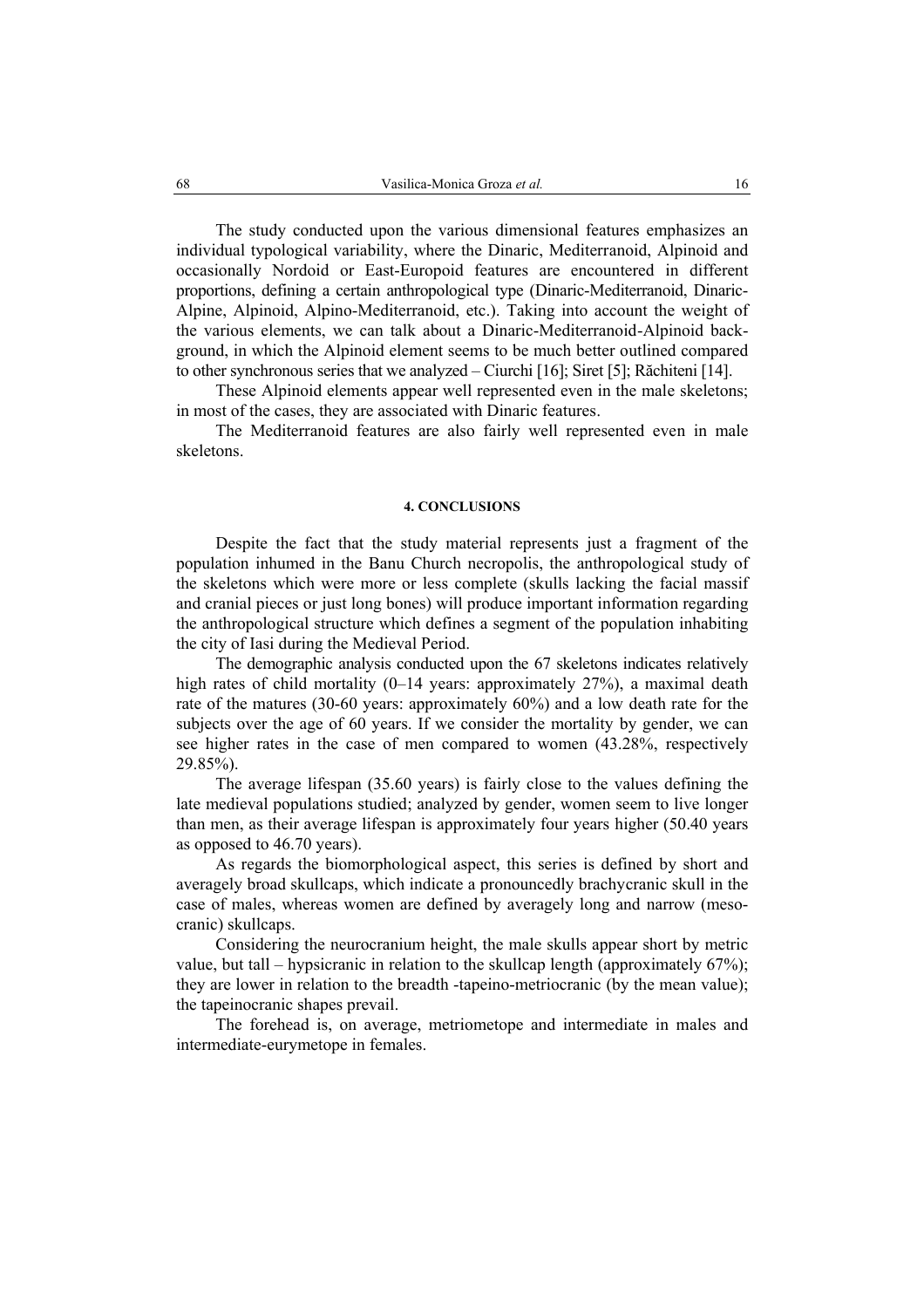The norma verticalis is mainly ovoid, whereas the norma occipitalis is exclusively house-shaped. The bone relief is generally faintly outlined.

The male face, with a predominantly orthognathic profile, is  $low - env$ prosopic and euryene – on average; however, it has high – hypsiconch orbits and leptorrhine (short and narrow) nose.

The only female skull available displays a relatively taller face, slightly mesene, with high – hypsiconch orbits, just like the males, but the nose is broader – incipiently camerrhine.

The mandible, defined by the robusticity index, appears slightly more robust in women compared to men.

The malar bones have, in most cases, a frontal or intermediate arrangement in the male skulls and they are mainly intermediately set in the female skulls.

As regards the stature, the mean value is higher in the female series than in the male series (17 skeletons); the over-middle and tall statures display a higher incidence in the former compared to the latter (approximately 59% as opposed to 46%).

The typological study (although the number of skeletons which allowed this kind of observations is rather limited) shows most frequently the presence of exclusively Europoid-Dinaric, Mediterranoid or Alpinoid elements and seldom Nordoid or East-Europoid features, which leads us to the idea of a Dinaric-Mediterranoid-Alpine background; the Alpine elements are fairly well represented in this group.

*Authors contributions:* Vasilica-Monica Groza (first author) – 50%; Georgeta Miu (second author) –  $25\%$ ; Angela Simalcsik (second author) –  $25\%$ .

*Acknowledgements.* We thank Mrs. Stela Cheptea, PhD (C.S.I archaeologist at the Centre for European History and Civilization, Iasi) for the osteological material made available for the anthropological study.

,,This work was supported by the European Social Fund in Romania, under the responsibility of the Managing Authority for the Sectorial Operational Programme for Human Resources Development 2007–2013 [grant POSDRU/107/ 1.5/S/78342]".

### REFERENCES

- 1. ACSÁDI G., NEMESKÉRI J., *History of Human Life Span and Mortality,* Akadémiai Kiadó, Budapest, 1970, p. 346 .
- 2. ALEXEEV V. P., DEBETZ G. F., *Kraniometria,* Nauka, Moskva, 1964.
- 3. BACH H., *Zur Berenchnung der Körperhöhe aus den langen Gliedmassenknochen weiblicher Skelette,* Anthropologhischer Anzeiger, 1965, **29**, 12-21.
- 4. BOGDAN N. A., *Oraşul Iaşi Monografie istorică şi socială ilustrată* (ediţia a III-a), Editura Tehnopress, Iaşi, 1997-2004, 228-229.